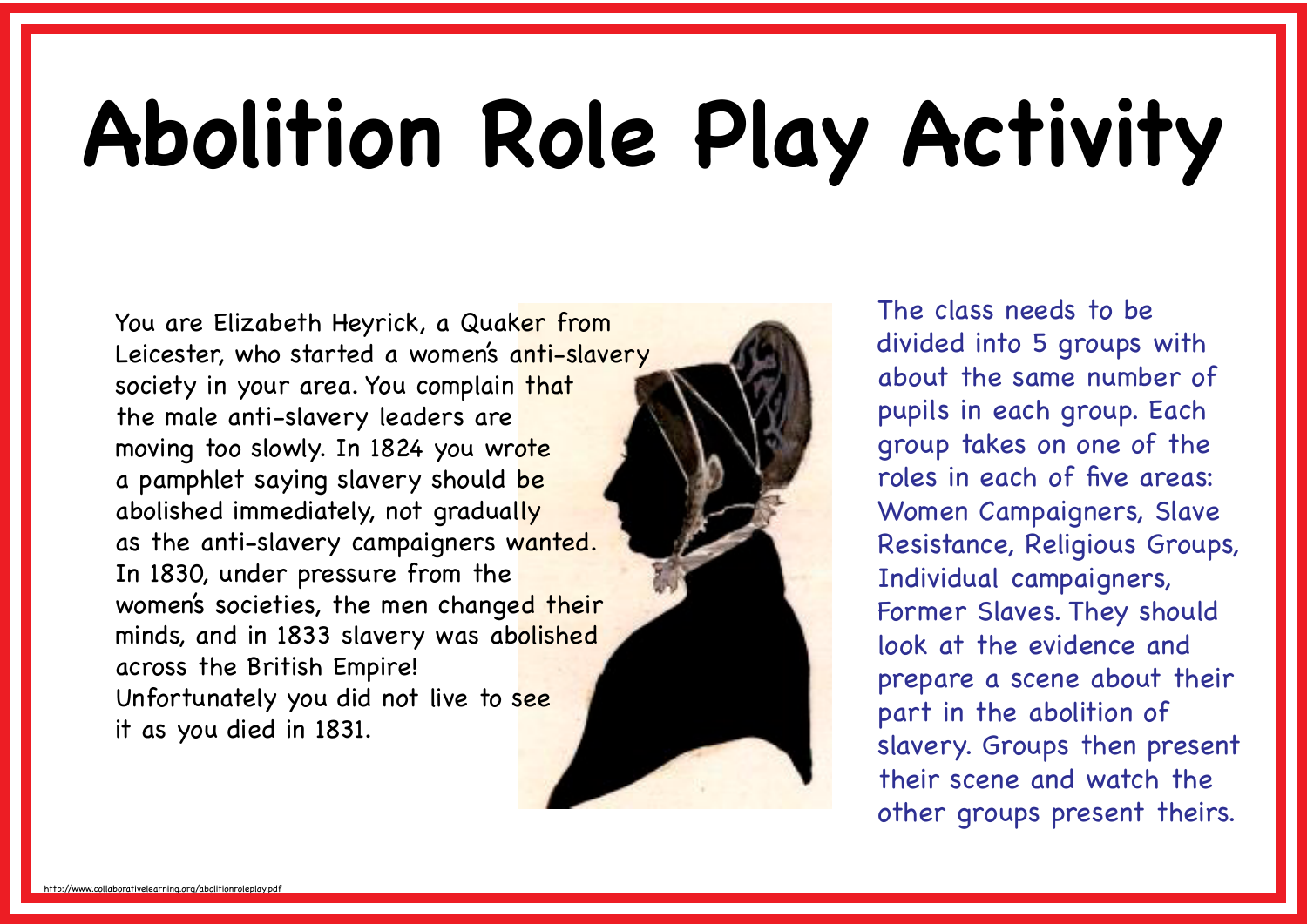## Abolition Role Play Activity

Key Factors in the Abolition of Slavery

This is a role play and Jigsaw activity which examines some of the key groups and individuals involved in the abolition of the slave trade. The information for this activity was drawn from the work done by St John's College, Cambridge University, on "Slave Trade Abolition in Cambridgeshire and Suffolk". The aim of this project was to tell the whole story of the abolition of the slave trade, focusing on two East Anglian campaigners, Thomas Clarkson and Olaudah Equiano, a former slave. It also gives a voice to those often forgotten today; the enslaved people themselves, women and religious groups of the time. For further information and resources, go to http://www.slavetradeabolition.org/ .

Thanks to Jane Bosworth whose Cotton Mill activity gave me inspiration for this activity. We invite you to contribute more role play cards to broaden thie activity beyond East Anglia and introduce characters in the news at the moment who worked against abolition.

Developed by Anna Tomlinson at Kesgrave School in Ipswich. The webaddress for this activity is: http://www.collaborativelearning.org/abolitionroleplay.pdf Last updated 9th June 2020

Good for all pupils! Vital for EAL pupils!

It's empowering to talk an idea through before you write about it!

http://www.collaborativelearning.org/abolitionroleplay.pdf COLLABORATIVE LEARNING PROJECT Project Director: Stuart Scott We support a network of teaching professionals to develop and disseminate accessible talk-for-learning activities in all subject areas and for all ages. 17, Barford Street, Islington, London N1 0QB UK Phone: 0044 (0)20 7226 8885 Website: http://www.collaborativelearning.org

#### **Basic principles behind our talk for learning activities: Oracy in curriculum contexts!**

Build on chidren's own prior knowledge. Move from concrete to abstract. Ensure everyone works with everyone else. Extend social language towards curriculum language. Provide motivating ways to go over the same knowledge more than once.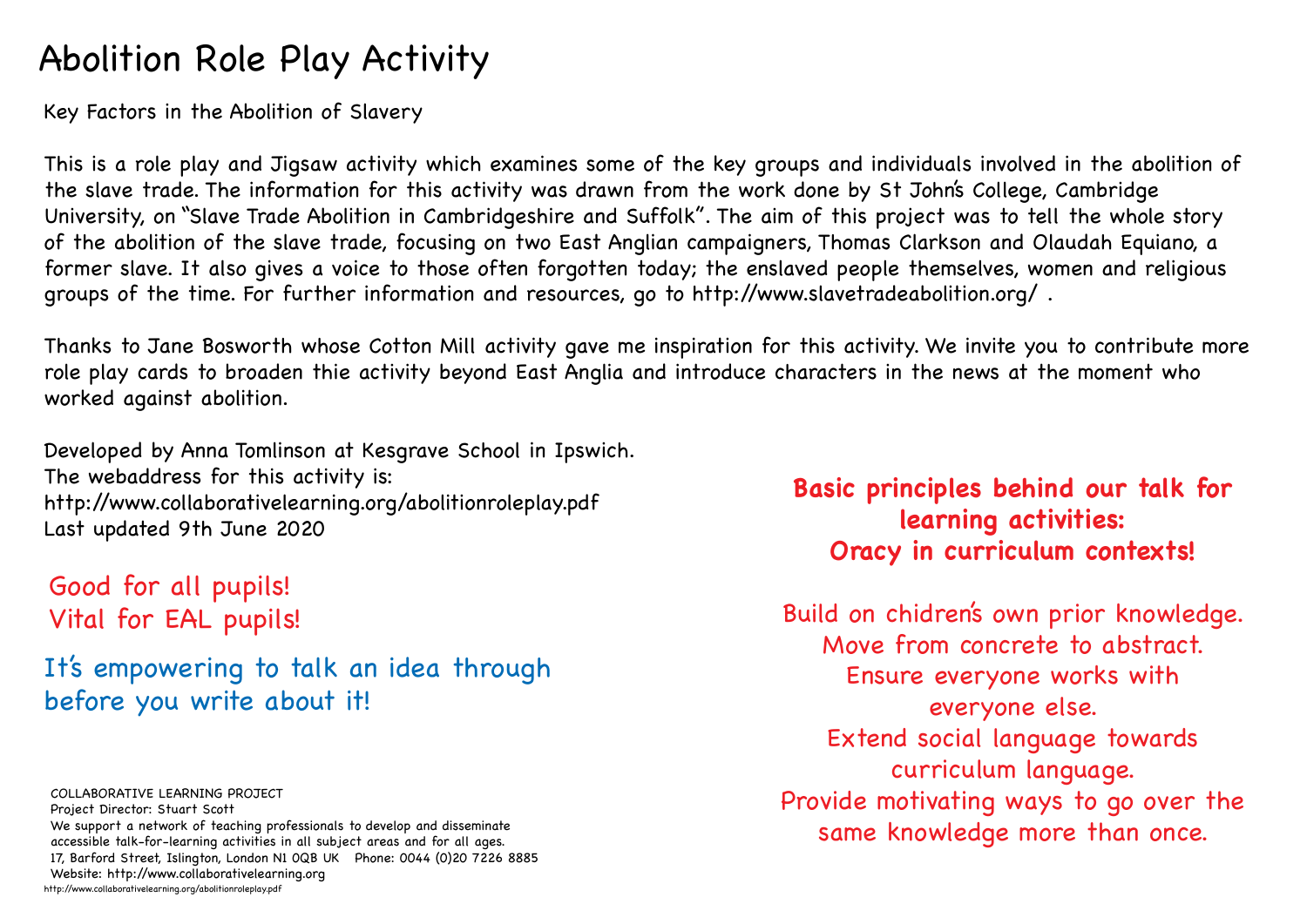#### Abolition Role Play Activity

Teacher Instructions.

The class needs to be divided into 5 groups with about the same number of pupils in each group. Each group takes on one of the roles in each of five areas: Women Campaigners, Slave Resistance, Religious Groups, Individual campaigners, Former Slaves. They should look at the evidence and prepare a scene about their part in the abolition of slavery. Groups then present their scene and watch the other groups present theirs.

Then they jigsaw; i.e. they form new groups which contain one person from each role group. You could number each group on the cards e.g. slave resistance 1, women 1, former slaves 1, etc. to make it easier to form groups; alternatively print cards on different colours. Each person should question the other characters and collect information about them on the proforma. During the plenary there can be a summary of the answers collected.

You may wish to add pictures or illustrations to enhance the character cards: useful websites include the following: E2BN Abolition Project; Slave Trade Abolition in Cambridgeshire and Suffolk; Also BBC History: The Abolition of the Slave Tradeunsung heroes.

http://abolition.e2bn.org/index.php http://www.joh.cam.ac.uk/admissions/outreach\_access/stacs/ http://www.bbc.co.uk/history/british/abolition/abolitionists\_gallery.shtml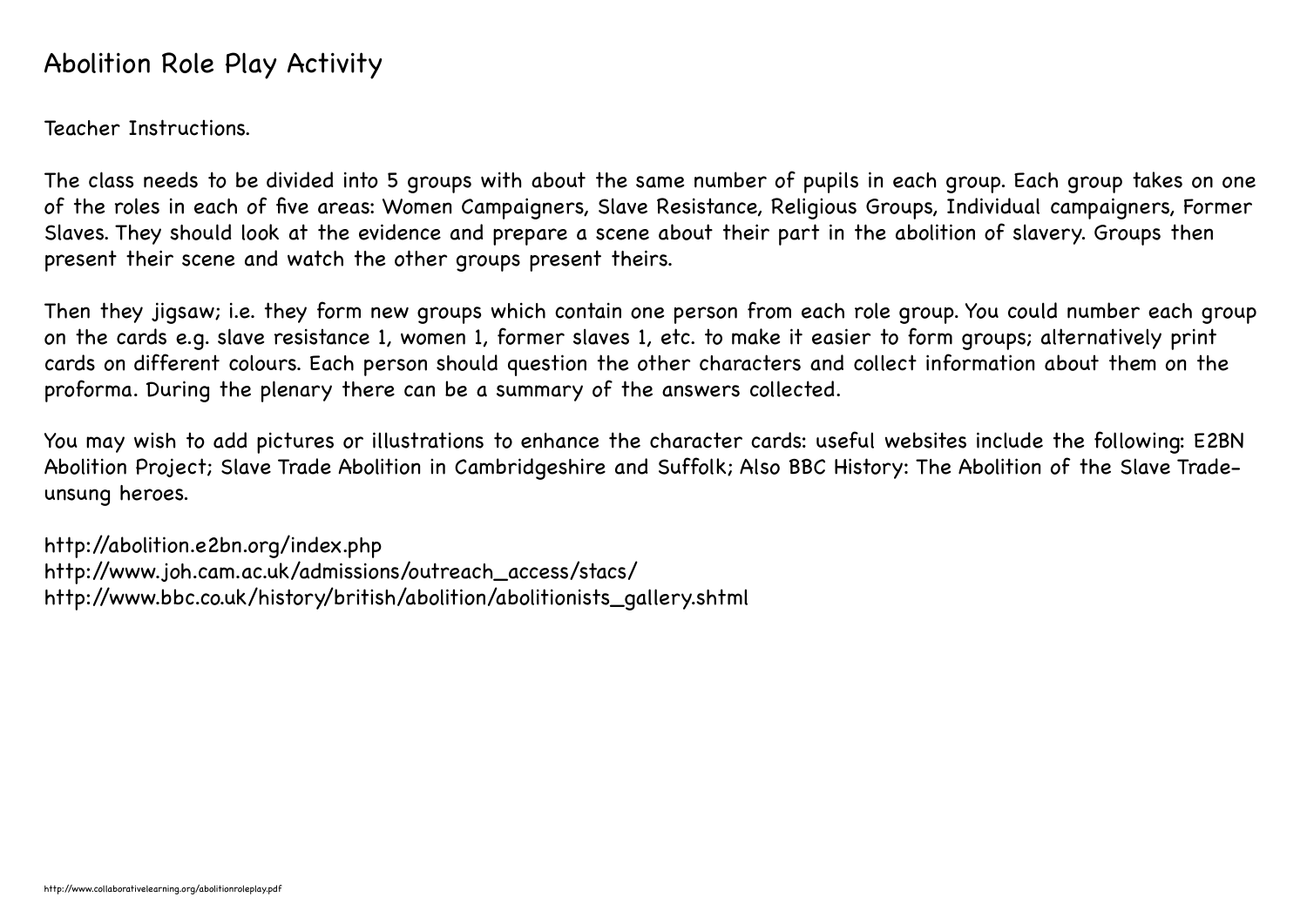## Women: Elizabeth Heyrick Look at the information below to help you with your role.

Women played an important part in keeping the anti-slavery movement alive in the 1790's and the 1820's, even though they were not allowed to vote.

In the 1820's there were more than 70 women's anti-slavery societies.

Women visited people in their homes to persuade them to support the cause.

They paid for campaigners like Thomas Clarkson and Olaudah Equiano to come and give public lectures attacking slavery.

In the 1790's, and again in the 1820's, women refused to buy sugar grown on plantations using slave labour. More than 300,000 people joined the boycott. They also refused to buy bread from bakers who used slave grown sugar.

They wore jewellery decorated with the image of a chained black slave to show their support for the campaign.

You are Elizabeth Heyrick, a Quaker from Leicester, who started a women's anti-slavery society in your area. You complain that the male anti-slavery leaders are moving too slowly. In 1824 you wrote a pamphlet saying slavery should be abolished immediately, not gradually as the anti-slavery campaigners wanted. In 1830, under pressure from the women's societies, the men changed their minds, and in 1833 slavery was abolished across the British Empire! Unfortunately you did not live to see it as you died in 1831.

**Former slaves such as Mary Prince and Phyllis Wheatley had their poems and autobiographies published. These were widely read and had a great influence on the British public.**

**Quakers were a religious group who believed that everyone was created equal, so no one should own another person. Many Quakers were anti-slavery campaigners.**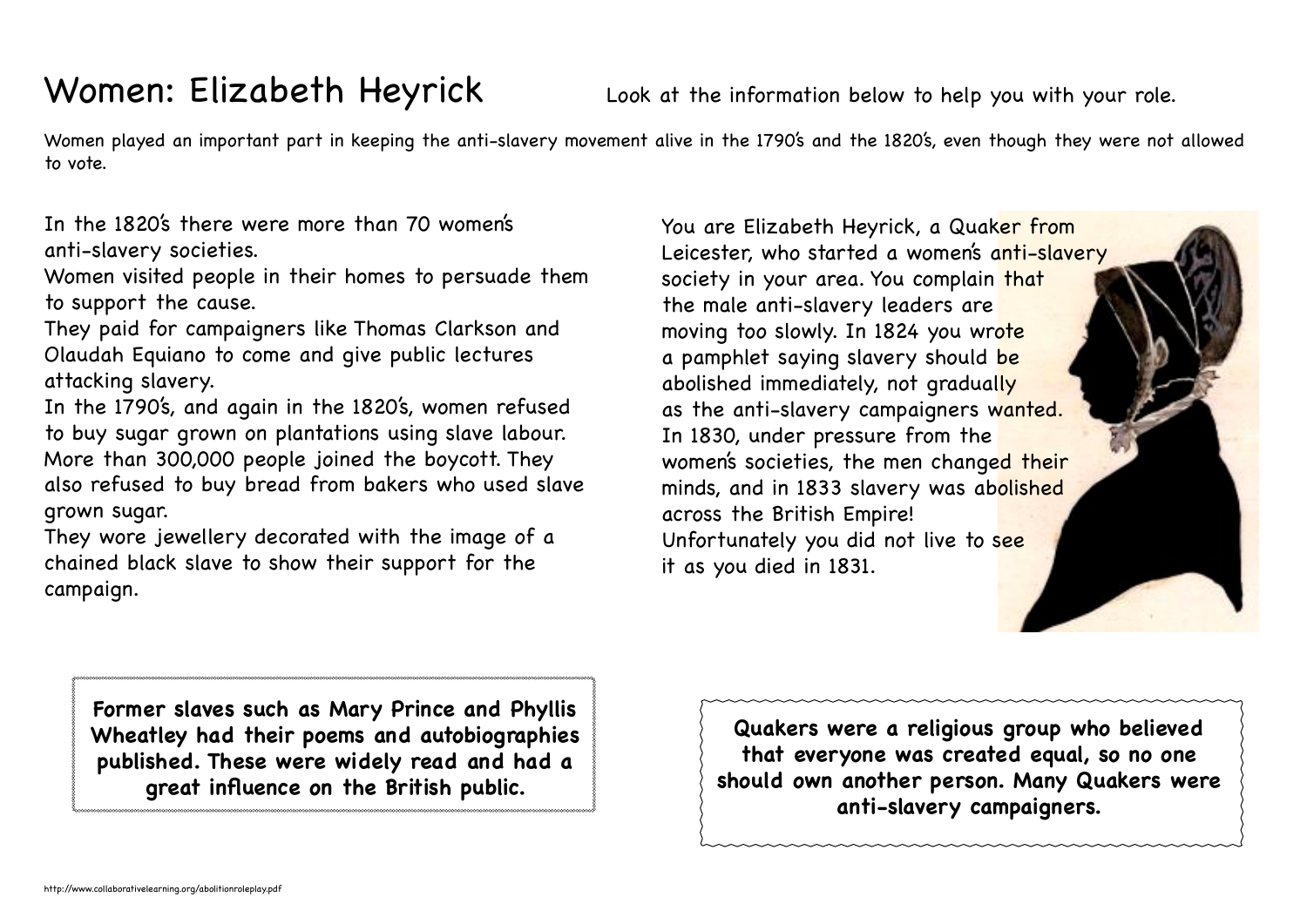### Slave Resistance: Samuel Sharpe Look at the information below to help you with your role:

You are Samuel Sharpe, a well respected churchman in charge of a missionary chapel in Montego Bay, Jamaica. You preach against slavery, saying that "no man can serve two masters."

In 1831 you lead a group of 2000 rebel slaves in the largest uprising seen in Jamaica. The rebels burn down houses and warehouses full of sugar cane. You take control of large areas of land. It takes the whole of January for the troops to gain control. Over 200 Africans are killed in the fighting, and hundreds more are captured and executed or brutally punished.

This revolt had a huge impact on the anti-slavery campaign. The British government were shocked, and decided it was too expensive and dangerous to keep slaves on the plantations any longer.

Just one week after Sharpe's death the government started to consider ways of ending slavery.

Africans resisted slavery in many ways:

- Free Africans attacked slave ships from the shore.
- We know of 392 slave revolts on board over 10% of slave ships.
- On the plantations, slaves pretended to be ill, broke tools and caused fires.
- Whenever possible slaves escaped to South America, England or North America.
- Escaped slaves fought back, attacking plantations, hiding in the hills and dense forests.
- Escaped slaves were often recaptured and were punished or horribly executed, for example being burned alive or starved to death. Despite this the revolts continued.
- Between 1789 and 1815 there were on average two slave revolts every year in the Caribbean.
- The largest slave revolt in the Caribbean in 1791 lasted for 13 years: slavery was abolished on that island and a new republic was formed called Haiti.

Sharpe was captured by British troops and executed in public. Just before he died he said;

"I would rather die upon yonder gallows than live in slavery."

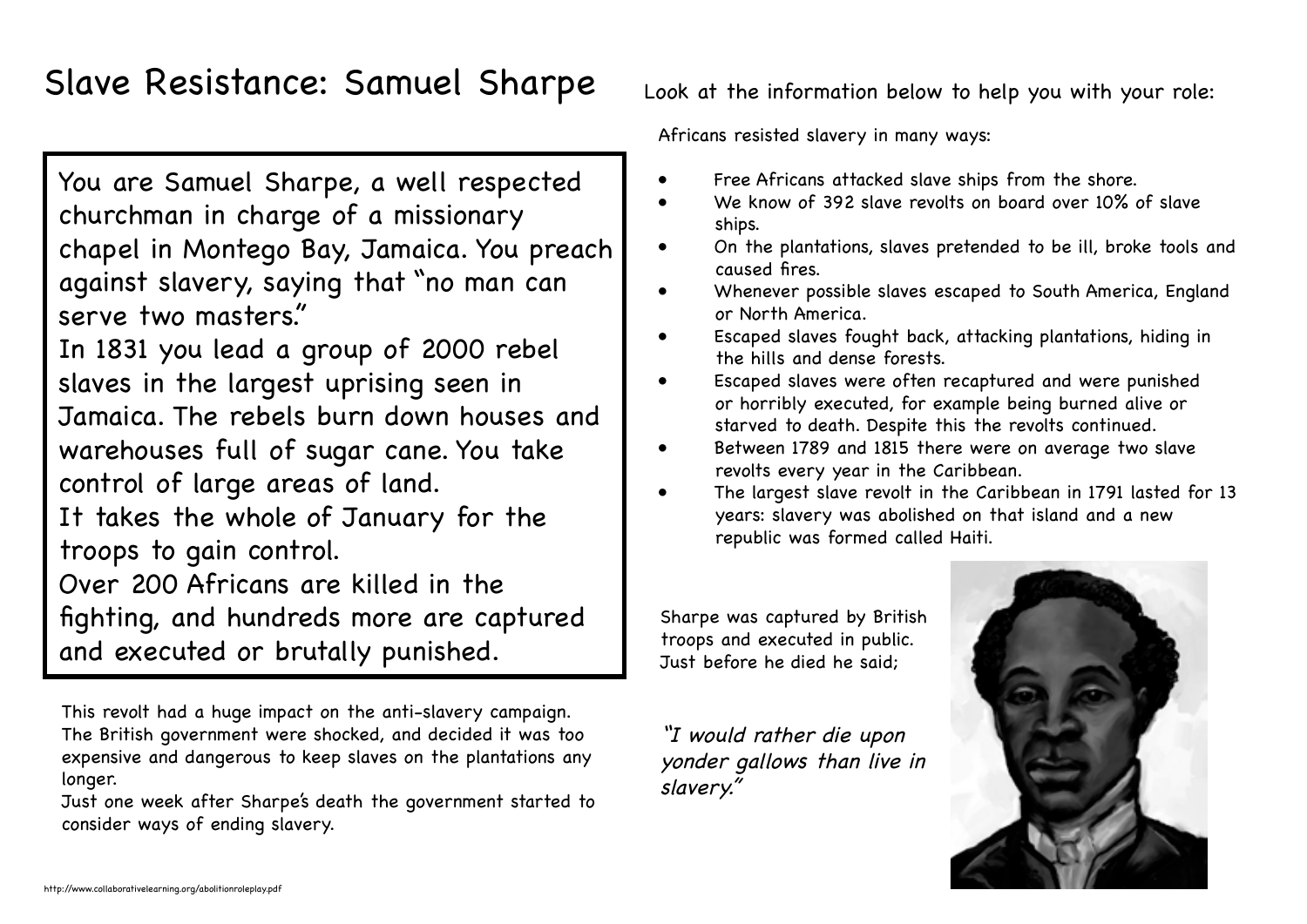## Key Individuals: Thomas Clarkson. You are Thomas Clarkson. You were born in Wisbech,

Look at the information below to help you with your role

Clarkson was horrified at what he found when he began to look into the slave trade:

"It was but one gloomy subject from morning to night. In the daytime I was uneasy. In the night I had little rest. I sometimes never  $\ddot{\bar{z}}$  closed my eyelids for grief $\ddot{\bar{z}}$ 

 Thomas Clarkson travelled around the country collecting evidence. Many of the ships he visited were full of cotton, tobacco, oils, spices, exotic woods, gold and ivory and beautiful fabrics, waiting to be traded in Britain. He collected examples of these in a big wooden box and took it to meetings all over the country. He showed that there were plenty of other things Africa could trade with us, instead of human beings.



Clarkson's work was very dangerous. Many people supported the slave trade and wanted to get rid of him. He had to meet witnesses in secret and in darkness.

When he was collecting evidence for a trial in Liverpool, he was told that he was 'now so hated that he would be torn to pieces and his lodgings burned down' if he continued!

He was attacked by a group of sailors who had been paid to kill him. They tried to throw him into the sea and they hit him to the ground, but he was able to escape.

Cambridgeshire, in 1760. You are over 6 feet tall with red hair.

In 1786 you published an essay against slavery which changed your life. It was called 'Is it lawful to make slaves of others against their wills?' You decided to dedicate your whole life to abolishing the slave trade:

"If the statement I had made were facts, it was high time that something should be done to put an end to such cruelties."

 In 1787 you founded the "Committee for Affecting the Abolition of the Slave Trade" with James Philips, Granville Sharp, and others. You met William Wilberforce and persuaded him to argue against slavery in Parliament. You spent many years collecting evidence about the slave trade;

You travelled around England for 7 years. You visited hundreds of slave ships and collected shackles and thumbscrews, information from sailors and also evidence of the skills of the African people. After 1807 you continued to campaign with others for the freedom of all slaves.



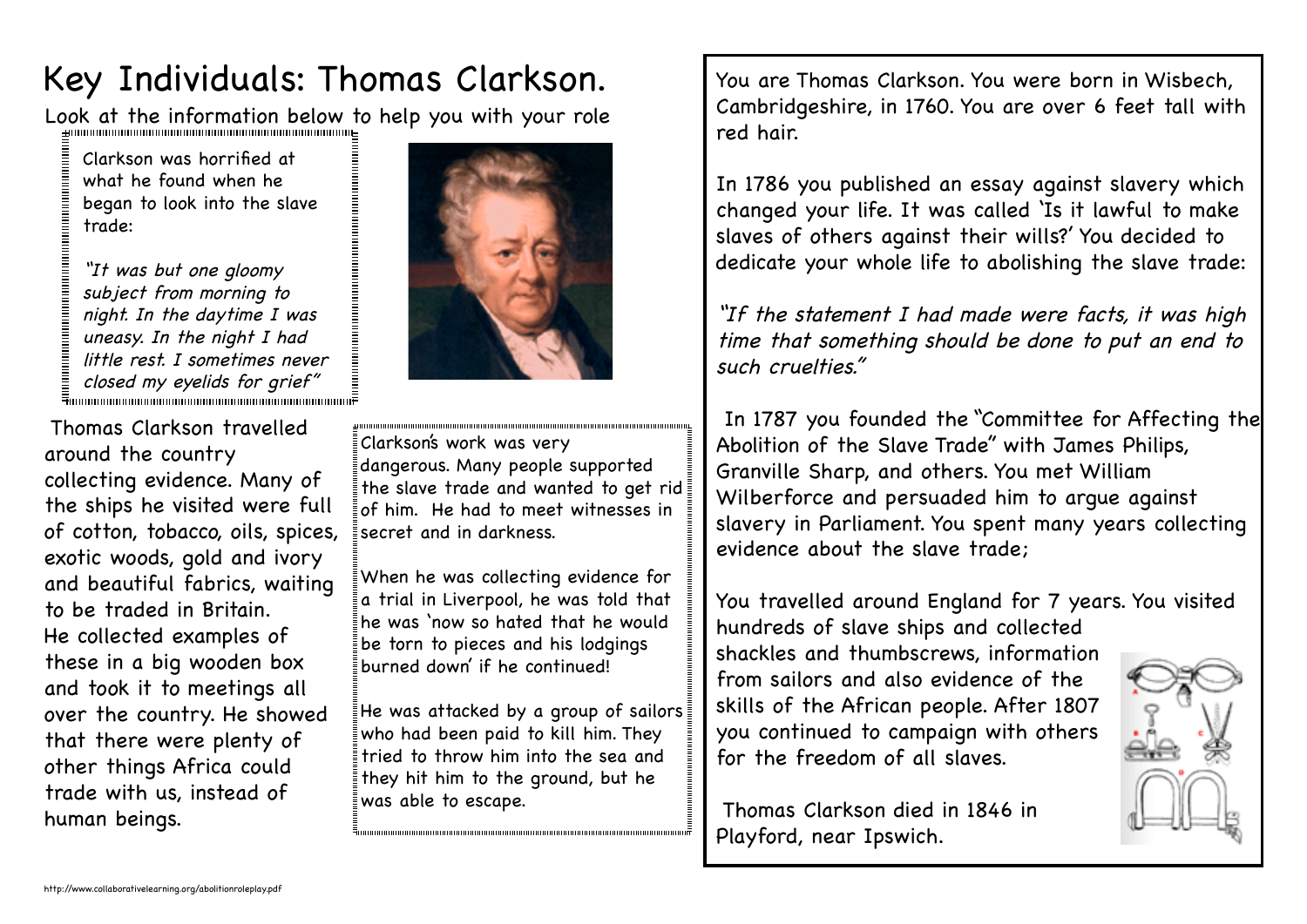#### Some of the first campaigners against slavery were members of the Christian group known as The Quakers.

They believed that slavery was sinful and against Christian teaching. They believed that all men were created equal, so no man should own another.

The Quakers helped more than anyone else to shape the slavery campaign. They were good at putting pressure on Parliament, placing articles in newspapers, publishing leaflets and sending in petitions. However they were unpopular in Britain because their religious views were different to most people; they needed the help of people like Thomas Clarkson and Granville Sharp, the sons of Anglican clergymen, to get their views heard.

The Quakers had been campaigning against slavery for 150 years before it was finally abolished. As early as 1647, the founder of the Quakers, George Fox, wrote "To Friends beyond the sea, that have Blacks and Indian slaves" to remind them of Quaker belief in equality.



**IMMEDIATE** 

AN INQUIRY **MARTINE, SARGER, AND MINT AND** sinks by colemns for the

 You are James Philips, a bookseller, printer and a Quaker. In 1786 you met Thomas Clarkson. He was looking for someone to publish his essay on the slave trade. You offered to do this; you also introduced Clarkson to other Quakers who were already campaigning against slavery.

 You and eight other Quakers joined with Thomas Clarkson and Granville Sharp to form "The Society for effecting the Abolition of the Slave Trade" in 1787. This group united many different groups of people; Anglicans, Quakers, Methodists, women's groups and former slaves. The first meeting was held in your bookshop.

Anthony Benezet was a Quaker teacher and writer born in 1713, and one of the earliest abolitionists. It was his writing that inspired Thomas Clarkson to write the essay about slavery which changed his life completely. Benezet said;

"To live in ease and plenty by the toil of those whom violence and cruelty have put in our power, is neither consistent with Christianity nor common justice..."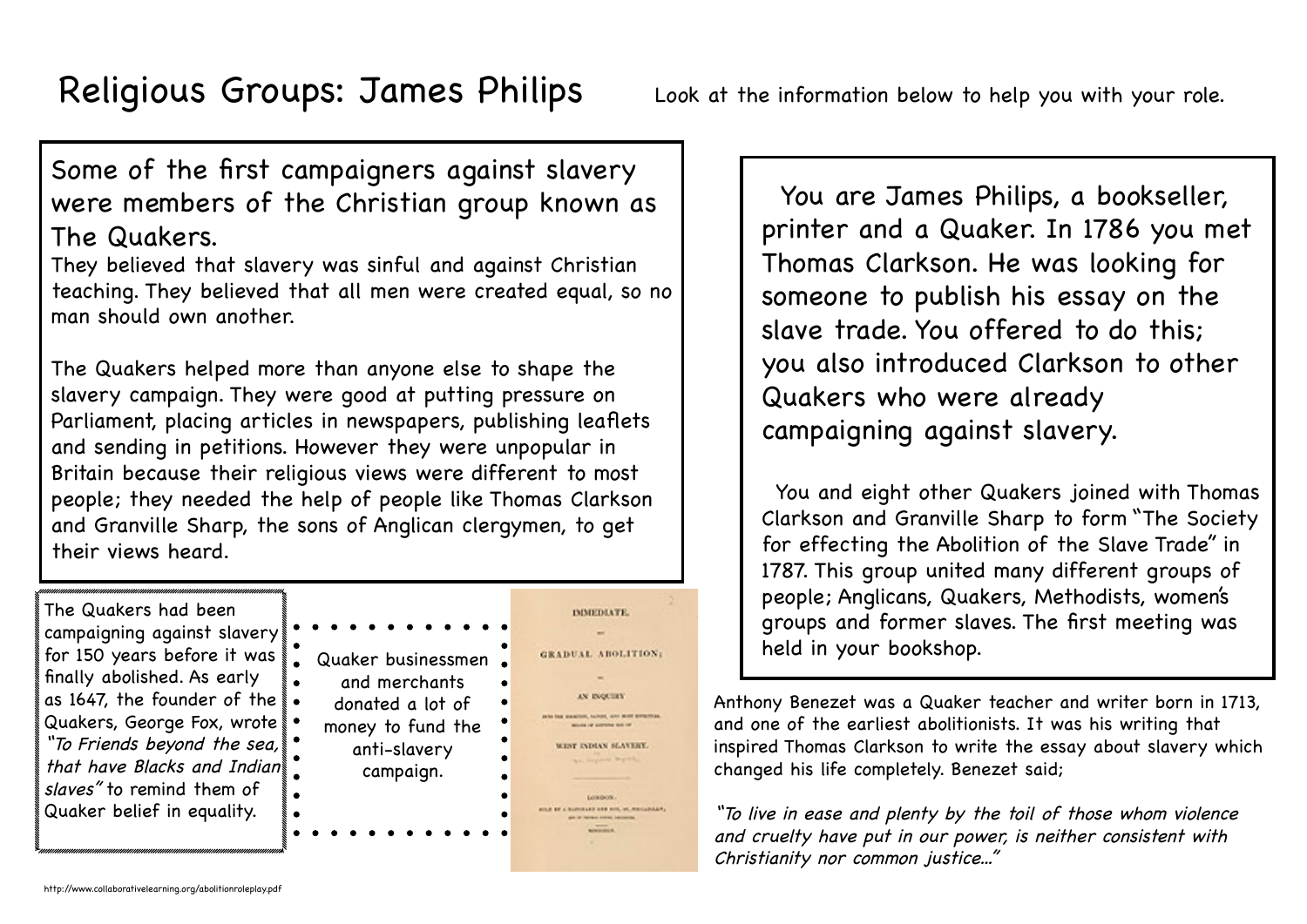#### Former Slaves: Olaudah Equiano. Look at the information below to help you with your role.

Many former slaves realised that the most powerful argument against slavery was their own life story. Many were taught to read and write English by their masters and wrote autobiographies which had a huge impact on the people who read them.

This is an extract from Olaudah Equiano's autobiography, describing the conditions on the slave ships:

"The air soon became unfit for breathing, from a variety of loathsome smells, and brought on a sickness among the slaves, of which many died. This wretched situation was made worse by the chains. The shrieks of women, and the groaning of the dying, created a scene of horror almost unbelievable. Three desperate slaves tried to kill themselves by jumping overboard. Two drowned, the other was captured and beaten unmercifully. When I refused to eat, I too was beaten"

MARY PRINCE was born in 1788 to a slave family in Bermuda. She suffered terrible treatment as a slave. She became the first woman to present an anti-slavery petition to the government. She was also the first black woman to publish her autobiography in 1831. She wrote about slaves like her who were still suffering through bad treatment and illness on the plantations in America, even though the slave trade had been abolished in Britain.





Unfortunately Olaudah Equiano never saw the end of slavery because he died in 1797, 10 years before the abolition act was passed.

You are Olaudah Equiano, a former slave, taken from Africa aged 11 in 1756. One of your masters named you Gustavus Vassa. You learned to read and write, and bought your freedom for £40 in 1766. You became a sailor and travelled all over the world.

"When I returned to England I worked with campaigners like Granville Sharp to help slaves who had escaped from their owners but had then been recaptured in England. I wrote my autobiography in 1789, "The Interesting Narrative of the Life of Gustavus Vassa". I travelled all over the country for five years, speaking at public meetings, with the help of friends such as Thomas Clarkson. Tens of thousands of people read my book or heard me speak, and I convinced many people to join the campaign for the abolition of slavery."